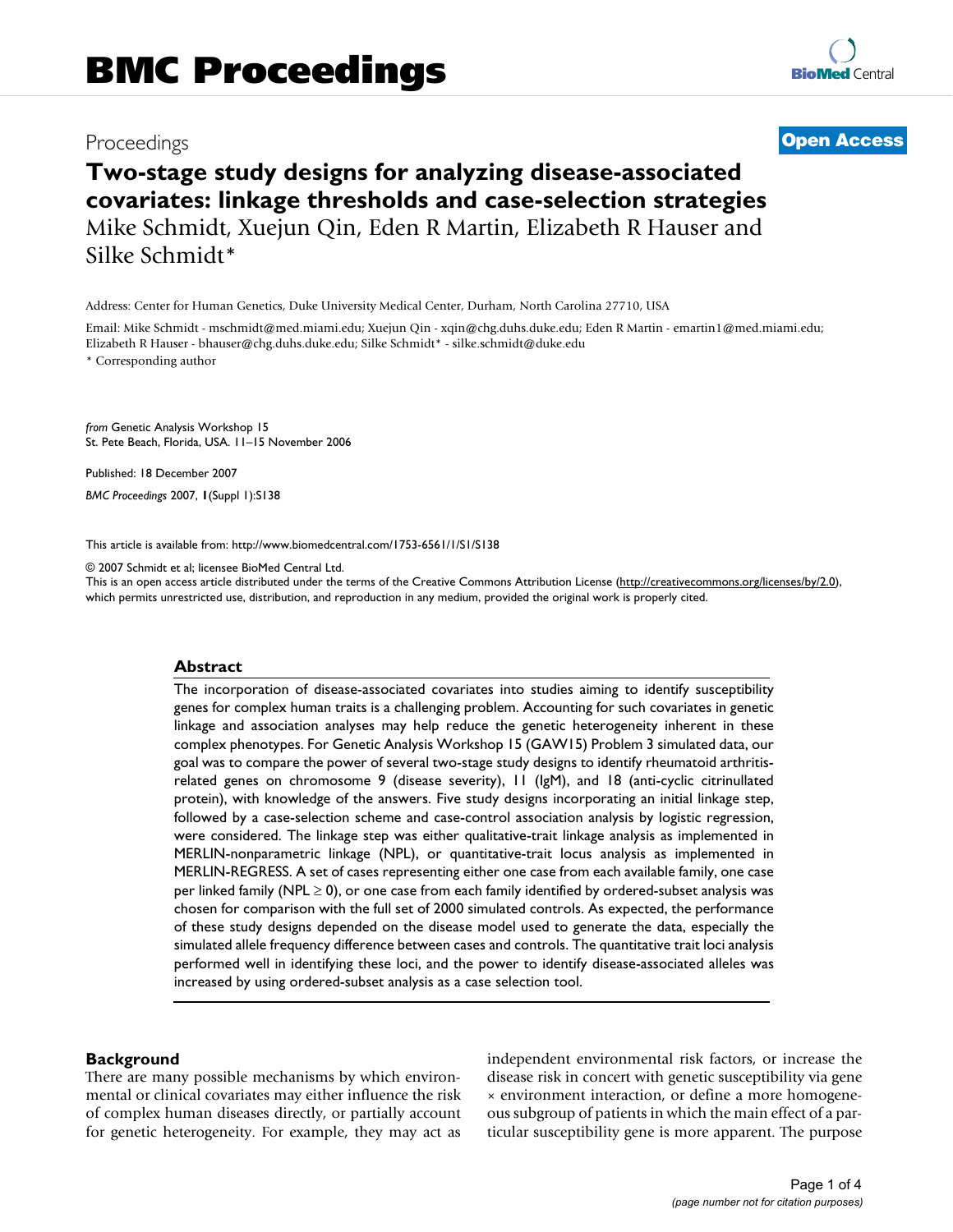of our analysis of the Genetic Analysis Workshop 15 (GAW15) simulated data was to evaluate the power of several two-stage study designs consisting of separate linkage and association analysis steps. These study designs incorporated disease-associated continuous covariates in several different ways. Power comparisons were focused on two distinct factors: 1) thresholds used for the linkage analysis step, which determined the subset of markers included in a subsequent case-control association analysis, and 2) criteria for selecting cases (one per family) to include in this association analysis.

# **Methods**

With knowledge of the answers, we analyzed the simulated GAW15 microsatellite and SNP data on chromosomes 9, 11, and 18 in an attempt to detect the loci responsible for three disease-associated covariates: disease severity, IgM, and anti-cyclic citrinullated protein (CCP) values, respectively. To investigate Type I error, we also analyzed the relationship of anti-CCP values and genotypes on chromosome 15, which does not harbor any disease-associated loci ("null chromosome"). We analyzed covariate and genotype data from all 1500 nuclear families, and genotype data from all 2000 unrelated controls. We used the MERLIN package [1] to calculate nonparametric multipoint LOD scores for the binary rheumatoid arthritis (RA) affection status [2]. We analyzed the relationship between the family-specific nonparametric linkage (NPL) scores and family averages of the covariates of interest (severity for chromosome 9, IgM for chromosome 11, anti-CCP for chromosome 18) with the ordered-subset analysis (OSA), using the original OSA software [3] and the high-to-low covariate ordering. We also analyzed the covariates themselves as traits in a regression-based quantitative trait locus (QTL) analysis, implemented in MERLIN-REGRESS [4]. IgM values were log-transformed for analysis, and all three covariates were standardized by the sample mean and standard deviation in all genotyped individuals.

We examined five distinct study designs (Table 1), each of which was implemented under two conditions: stringent (LOD score threshold 1.0, OSA *p*-value threshold 0.05, 10-cM region centered on the linkage peak) and loose (LOD score threshold 0.5, OSA *p*-value threshold 0.5, 40cM linkage region). Each design consisted of two stages. If the first-stage linkage analysis of 1500 families using the microsatellite marker map met the linkage threshold, it was followed by a second-stage association analysis of the SNPs in the linkage region in unrelated cases (one per family) and 2000 controls, using logistic regression with an additive allele coding. The case selection strategies are summarized in Table 1, with Design B being equivalent to the previously proposed "linked best" strategy [5]. The power of each study design to reject the null hypothesis of "no association" ( $\alpha$  = 0.05), with or without evidence for linkage, was estimated as the proportion of replicates for which the SNP in highest linkage disequilibrium (LD) with the true disease locus was contained within the linkage region and the case-control association *p*-value from the logistic regression survived the Bonferroni correction for the number of analyzed markers.

# **Results**

Table 2 summarizes characteristics of the loci of interest to illustrate the expected power of linkage and case-control association analyses, respectively. Table 3 shows power estimates for Study Designs A-E for the stringent vs. loose linkage thresholds. A QTL analysis with MERLIN-REGRESS followed by an association analysis of all 1500 cases vs. 2000 controls (Design D) yielded the best results for chromosome 11 (98% power) and 18 (73% power). The chromosome 9 locus was difficult to detect regardless of study design. For chromosome 18, the ability of the OSA-based Designs C and E to detect SNP 269 was greatly improved by using loose linkage thresholds. Most of this effect was due to the thresholds themselves rather than the increased linkage region (data not shown). Of great practical importance, these designs used a much smaller average number of cases in the logistic regression analysis than the most powerful Design D.

It was previously shown that linkage and association test statistics are statistically independent under the null hypothesis of i) no linkage and no association; ii) linkage and no association; iii) association and no linkage [6]. Consistent with this finding, our analysis of the "null chromosome" (chromosome 15) and the anti-CCP covariate yielded a range of estimated type I error rates from 0 to 0.02 for the stringent thresholds and from 0.01 to

| Table 1: Definition of study designs <sup>a</sup> |  |  |
|---------------------------------------------------|--|--|
|---------------------------------------------------|--|--|

| Design | Linkage software              | Case selection strategy                                                          | <b>Notes</b>         |
|--------|-------------------------------|----------------------------------------------------------------------------------|----------------------|
|        |                               |                                                                                  |                      |
|        |                               |                                                                                  |                      |
| A      | <b>MERLIN</b>                 | All                                                                              |                      |
| B      | <b>MERLIN</b>                 | "LINKED BEST" [5]                                                                |                      |
| C      | MERLIN plus OSA               | OSA subset if $\geq$ 50 families                                                 | OSA for localization |
| D      | <b>MERLIN-REGRESS</b>         | All                                                                              |                      |
| E.     | MERLIN-REGRESS (M-R) plus OSA | OSA subset if $\geq$ 50 families and difference in OSA and M-R peak $\leq$ 20 cM | M-R for localization |
|        |                               |                                                                                  |                      |

aLinkage region is centered on maximum LOD score (for all families or OSA subset) and defines SNPs for Stage 2 association analysis.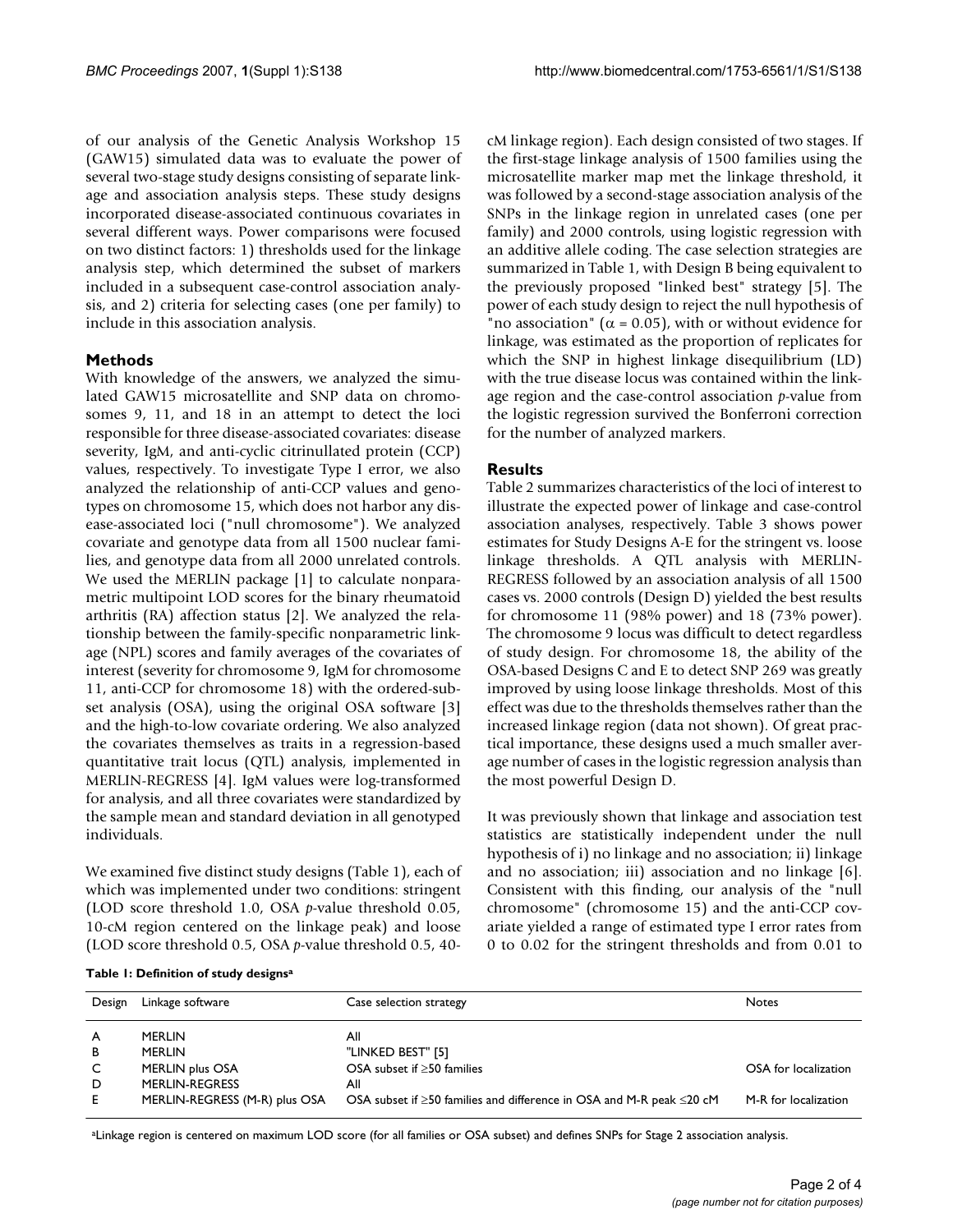| Chr          | Locus<br>(closest SNP) | Distance between true<br>locus and closest SNP (cM) | NPL (SD) at locus <sup>b</sup> | SNP MAF <sup>c</sup> in cases<br>(one per family, $n = 1500$ ) | SNP MAF in controls<br>$(n = 2000)$ | $r^2$ between SNP<br>and true locus |
|--------------|------------------------|-----------------------------------------------------|--------------------------------|----------------------------------------------------------------|-------------------------------------|-------------------------------------|
| 9            | G (186)                | 0.08                                                | 0.01(0.30)                     | 0.374                                                          | 0.384                               | 0.01                                |
| $\mathbf{H}$ | F (389)                | 0.01                                                | 0.34(0.49)                     | 0.275                                                          | 0.501                               | 0.94                                |
| 18           | E(269)                 | 0.05                                                | 0.92(0.81)                     | 0.297                                                          | 0.223                               | 0.15                                |

### **Table 2: Characteristics of simulated loci**

aAverages calculated across 100 replicates

bNPL, nonparametric multipoint LOD score from MERLIN when analyzing binary RA affection status

cMAF, minor allele frequency

0.05 for the loose thresholds across the five study designs. The range is due to random variation across the limited number of 100 replicates. Because all null hypotheses for the different Stage 1 analyzes are based on linkage statistics, neither LOD score nor OSA *p*-value thresholds affect the type I error rate of the Stage 2 association analysis.

## **Discussion**

Our study demonstrates that the incorporation of diseaserelated covariates into a combined linkage and association analysis can help identify genes that contribute directly or indirectly to the risk of RA. Specifically, results for chromosome 18 show that the efficiency of a case-control association analysis can be greatly increased when

|  |  |  | Table 3: Power estimates for study designs |  |  |  |
|--|--|--|--------------------------------------------|--|--|--|
|--|--|--|--------------------------------------------|--|--|--|

linkage and covariate information are used to select the cases. For the simulation models used to generate the GAW15 data, the OSA method worked particularly well in this regard because it uses both the family-specific identify-by-descent (IBD) sharing information, and the relationship between covariate distribution and IBD sharing across families to enrich the case sample for the disease allele of interest. For the data sets simulated here, the "linked best" strategy (Design B in our study) was able to achieve the exact same power as Design A with a 34% reduction in the number of analyzed cases, even though it ignored covariate information (Table 3). However, this result does not hold in general [7], and Design A is expected to be most powerful under linkage homogeneity.

|          |   |                        |        | Proportion of reps. meeting:                                |           |                         |       |               |       |
|----------|---|------------------------|--------|-------------------------------------------------------------|-----------|-------------------------|-------|---------------|-------|
|          |   | Linkage threshold      |        | Association threshold (avg. no. SNPs analyzed) <sup>c</sup> |           | Avg. no. cases analyzed |       | Overall power |       |
|          |   | Stringent <sup>a</sup> | Looseb | Stringent                                                   | Loose     | Stringent               | Loose | Stringent     | Loose |
| 9(186)   | A | 0                      | 0.14   | 0 (n/a)                                                     | 0(144)    | 1500                    | 1500  | 0             | 0     |
|          | В | 0                      | 0.14   | 0(n/a)                                                      | 0(144)    | 983                     | 987   | 0             | 0     |
|          | C | 0.13                   | 0.64   | 0.23(48)                                                    | 0.25(145) | 127                     | 136   | 0.03          | 0.16  |
|          | D | 0.83                   | 0.96   | 0.01(48)                                                    | 0(147)    | 1500                    | 1500  | 0.01          | 0     |
|          | Е | 0.2                    | 0.65   | 0.30(48)                                                    | 0.20(148) | 129                     | 2     | 0.06          | 0.13  |
| 11 (389) | A | 0.06                   | 0.24   | (52)                                                        | 1(147)    | 1500                    | 1500  | 0.06          | 0.24  |
|          | В | 0.06                   | 0.24   | I (52)                                                      | 1(147)    | 988                     | 985   | 0.06          | 0.24  |
|          | C | 0.11                   | 0.62   | (48)                                                        | 0.92(147) | 258                     | 273   | 0.11          | 0.57  |
|          | D | 0.98                   |        | 1(44)                                                       | 1(146)    | 1500                    | 1500  | 0.98          |       |
|          | Е | 0.23                   | 0.56   | I (46)                                                      | 1(147)    | 281                     | 290   | 0.23          | 0.56  |
| 18 (269) | A | 0.21                   | 0.64   | (28)                                                        | 1(97)     | 1500                    | 1500  | 0.21          | 0.64  |
|          | В | 0.21                   | 0.64   | (28)                                                        | l (97)    | 998                     | 988   | 0.21          | 0.64  |
|          | С | 0.53                   | 0.91   | I (28)                                                      | 1(96)     | 372                     | 390   | 0.53          | 0.91  |
|          | D | 0.73                   | 0.99   | 1(27)                                                       | 1(95)     | 1500                    | 1500  | 0.73          | 0.99  |
|          | E | 0.44                   | 0.88   | 1(27)                                                       | l (95)    | 370                     | 382   | 0.44          | 0.88  |

aStringent linkage thresholds are LOD score ≥ 1.0, OSA *p*-value ≤ 0.05, 10-cM linkage region.

bLoose thresholds are LOD score ≥ 0.5, OSA *p*-value ≤ 0.5, 40-cM linkage region.

cThe proportion of replicates meeting the Bonferroni-corrected association threshold, average number of cases and number of SNPs analyzed were calculated across replicates meeting the linkage threshold.